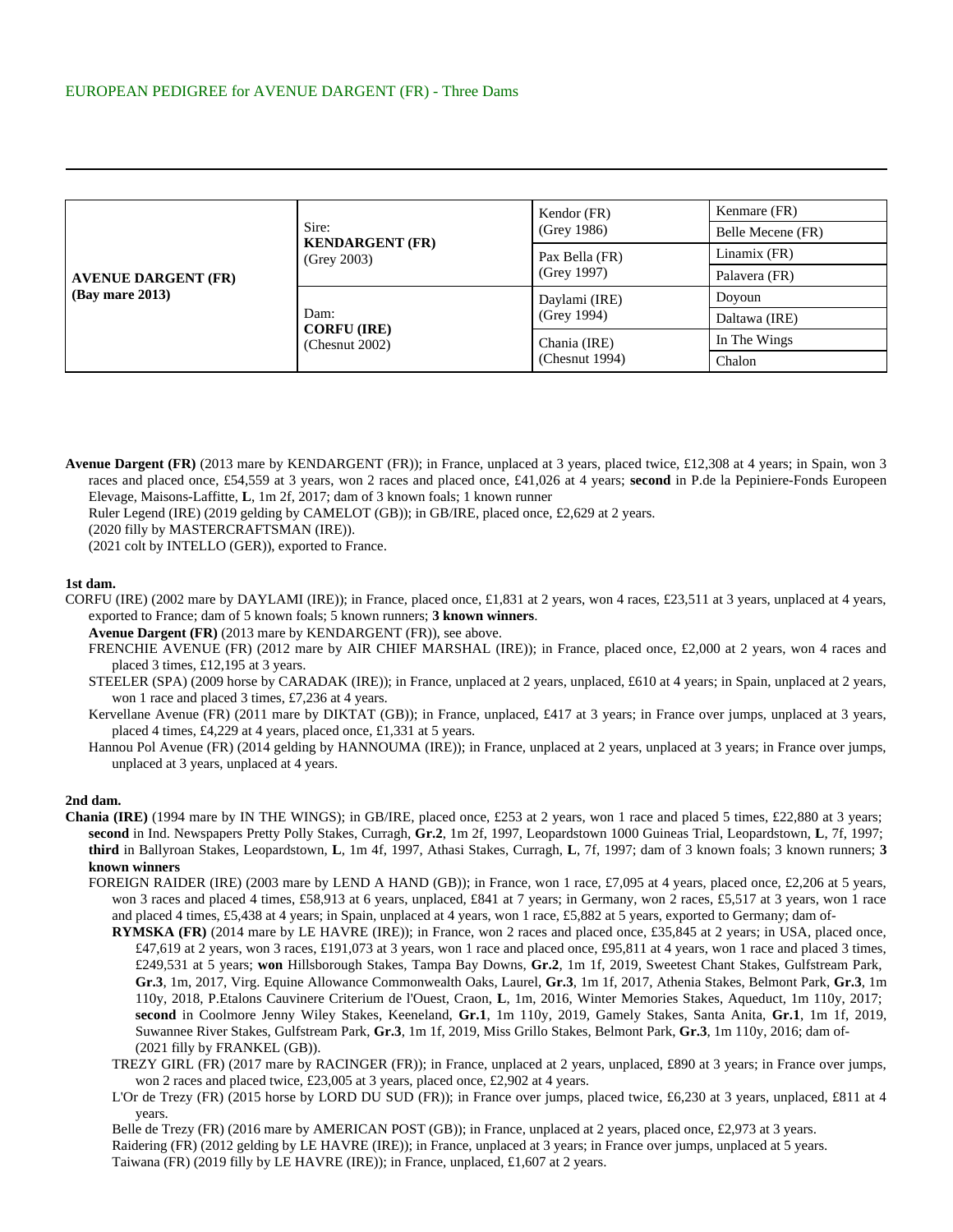CORFU (IRE) (2002 mare by DAYLAMI (IRE)), see above.

DAYCHAN (IRE) (2006 horse by DAYLAMI (IRE)); in Denmark, placed 3 times, £2,276 at 3 years, won 1 race and placed twice, £2,593 at 4 years, won 1 race and placed twice, £4,320 at 5 years, placed once, £841 at 6 years; in Norway, placed once, £2,353 at 3 years, placed 3 times, £7,047 at 5 years; in Sweden, placed twice, £1,811 at 3 years, won 1 race and placed 3 times, £5,997 at 4 years, unplaced, £287 at 5 years, unplaced at 6 years; in Norway over jumps, won 1 race, £4,130 at 5 years, exported to Denmark.

## **3rd dam.**

- **CHALON** (1979 mare by HABITAT); Jt 4th top rated 3yr old filly in England in 1982; in GB/IRE, won 1 race and placed once, £3,799 at 2 years, won 6 races, £78,636 at 3 years; **won** Coronation Stakes, Royal Ascot, **Gr.2**, 1982, Ladbroke Nell Gwyn Stakes, Newmarket, **Gr.3**, 1982, Child Stakes, Newmarket, **Gr.3**, 1982, exported to USA; dam of 11 known foals; 10 known runners; **5 known winners**
	- **CREATOR** (1986 horse by MILL REEF (USA)); in GB/IRE, unplaced at 4 years; in France, won 1 race and placed once, £10,448 at 2 years, won 3 races and placed twice, £115,449 at 3 years, won 3 races and placed twice, £154,716 at 4 years; in USA, placed once, £46,584 at 4 years; **won** Prix Ganay, Longchamp, **Gr.1**, 1m 2f 110y, 1990, Prix d'Ispahan, Longchamp, **Gr.1**, 1m 1f, 1990, Prix d'Harcourt, Longchamp, **Gr.2**, 1m 2f, 1990, Ciga Prix Dollar, Longchamp, **Gr.2**, 1989, Prix Guillaume d'Ornano, Deauville, **Gr.2**, 1989, Prix de Courcelles, Longchamp, **L**, 5m, 1989; **second** in Prix Eugene Adam, Saint-Cloud, **Gr.2**, 1989; **third** in Budweiser International Stakes, Laurel, **Gr.1**, 1m 2f, 1990, Grand Prix de Paris Louis Vuitton, Longchamp, **Gr.1**, 1989, Prix du Prince d'Orange, Longchamp, **Gr.3**, 1m 2f, 1990, sire in Japan, exported to France

**Chania (IRE)** (1994 mare by IN THE WINGS), see above.

- CHERKASSY (GB) (1990 horse by SOVIET STAR (USA)); in France, unplaced at 2 years, placed once, £2,151 at 3 years; in Italy, won 4 races, £5,922 at 4 years, won 3 races, £6,196 at 5 years, exported to Italy.
- SAM WELLER (1985 horse by BE MY GUEST (USA)); in GB/IRE, unplaced at 3 years, unplaced at 4 years; in GB/IRE over **hurdles**, won 1 race and placed twice, £1,404 at 4 years, won 2 races and placed 3 times, £3,195 at 5 years; in GB/IRE over **fences**, placed once, £272 at 5 years, won 1 race, £1,919 at 6 years, placed once, £151 at 7 years, unplaced at 8 years.
- CHALNA (IRE) (1995 mare by DARSHAAN); in GB/IRE, won 1 race and placed once, £2,604 at 3 years, exported to Japan; dam of-
	- **MOERE GENIUS (JPN)** (2003 horse by FUSAICHI CONCORDE (JPN)); in Japan, won 3 races and placed 3 times, £329,960 at 2 years, unplaced at 3 years; **won** Hakodate Nisai Stakes, Hakodate, **L**, 6f, 2005; **second** in Hokkaido Nisai Yushun, Mombetsu, **L**, 1m 1f, 2005; **third** in Sapporo Nisai Stakes, Sapporo, **L**, 1m 1f, 2005.
	- BESSEMER (JPN) (2001 gelding by CARNEGIE (IRE)); in GB/IRE, won 1 race and placed once, £6,363 at 2 years, won 1 race and placed 3 times, £9,491 at 3 years, won 4 races and placed 7 times, £16,904 at 4 years, won 2 races and placed 3 times, £7,668 at 5 years, won 1 race and placed twice, £3,155 at 6 years, placed once, £524 at 7 years.
	- CHALMETTE (JPN) (2000 mare by LAMMTARRA (USA)); in GB/IRE, unplaced at 3 years; in France, placed twice, £2,078 at 3 years; in Germany, won 3 races and placed 3 times, £5,880 at 4 years, placed 3 times, £1,064 at 5 years, exported to France; dam of-
		- TAYLOR THE BEST (IRE) (2008 gelding by SULAMANI (IRE)); in France, won 2 races and placed 5 times, £40,655 at 3 years, won 1 race and placed once, £8,167 at 4 years, placed 5 times, £11,788 at 5 years, placed twice, £2,583 at 6 years, unplaced, £349 at 7 years, exported to France.
		- NEW REVUE (FR) (2011 gelding by NAAQOOS (GB)); in Norway, unplaced, £205 at 3 years, unplaced at 4 years; in Sweden, won 1 race and placed once, £4,995 at 2 years, unplaced at 3 years, placed once, £780 at 4 years.
		- A Small Dream (IRE) (2009 mare by ORATORIO (IRE)), unraced in GB/IRE, exported to France.

(2010 mare by PEINTRE CELEBRE (USA)).

- (2012 mare by SOLDIER OF FORTUNE (IRE)).
- MASANO NEVER MIND (JPN) (2005 horse by GOLD HALO (JPN)); in Japan, won 2 races and placed once, £7,933 at 2 years.
- CELADON (USA) (2007 mare by GOLD HALO (JPN)); in USA, won 1 race and placed once, £16,195 at 3 years, won 2 races, £34,779 at 4 years; dam of-
	- **COPANO KICKING (USA)** (2015 gelding by SPRING AT LAST (USA)); in Japan, won 6 races and placed twice, £727,833 at 3 years, won 2 races and placed twice, £688,096 at 4 years, placed twice at 5 years, placed once at 6 years; in Kingdom of Saudi Arabia, won 1 race, £657,895 at 6 years; in United Arab Emirates, unplaced, £32,988 at 6 years; **won** The Capella Stakes, Nakayama, **Gr.3**, 6f, 2018, The Capella Stakes, Nakayama, **Gr.3**, 6f, 2019, The Negishi Stakes, Tokyo, **Gr.3**, 7f, 2019, Tokyo Hai, Ohi, **L**, 6f, 2019; **second** in The Negishi Stakes, Tokyo, **Gr.3**, 7f, 2020, Tokyo Sprint, Oi, **L**, 6f, 2019, JBC Sprint, Urawa, **L** , 7f, 2019; **third** in Tokyo Hai, Ohi, **L**, 5f 212y, 2020, Summer Champion Stakes, Saga, **L**, 6f 211y, 2021, Summer Champion Stakes, Saga, **L**, 6f 211y, 2020, Cluster Cup, Morioka, **L**, 6f, 2019
- MASANO CHALNA (JPN) (2006 mare by KING KAMEHAMEHA (JPN)); in Japan, won 1 race and placed 6 times, £9,497 at 2 years, placed once, £2,494 at 3 years, unplaced at 4 years.
- Keisho Tourer (JPN) (2002 horse by CARNEGIE (IRE)); in Japan, placed once.
- Meisho Posillipo (JPN) (2004 horse by AGNES TACHYON (JPN)); in Japan, placed once, £3,455 at 2 years, placed twice, £4,288 at 3 years, unplaced at 4 years.

(2008 horse by JOHANNESBURG (USA)).

- Dandizette (GB) (1988 mare by DANZIG (USA)); in France, placed once at 3 years, exported to USA; dam of-
	- SUNRISE LION (JPN) (1995 horse by LION CAVERN (USA)); in Japan, won 1 race, £30,771 at 2 years, won 1 race, £32,242 at 3 years.
	- T M HOPEFUL (JPN) (2004 horse by TAIKI SHUTTLE (USA)); in Japan, won 1 race and placed once, £28,130 at 2 years, unplaced at 3 years, won 1 race and placed 7 times, £1,007 at 4 years.
	- RIKKA MAX (JPN) (2005 horse by MARIENBARD (IRE)); in Japan, won 1 race and placed 4 times, £953 at 3 years, won 2 races and placed once, £1,726 at 4 years, unplaced at 5 years.
	- SNARK PARADISE (JPN) (1996 mare by HECTOR PROTECTOR (USA)); in Japan, won 1 race; dam of-
	- Rikka Areola (JPN) (2003 mare by MEISHO ODO (JPN)), unraced in GB/IRE.

DAIWA VOYAGER (JPN) (2000 horse by THUNDER GULCH (USA)); in Japan, won 1 race, £16,252 at 2 years, unplaced at 4 years.

Mystic Maid (IRE) (1993 mare by MUJTAHID (USA)); in GB/IRE, placed once, £578 at 3 years, unplaced at 4 years; dam of-

RINGHIO GOLD (GB) (2002 horse by OPENING VERSE (USA)); in Italy, unplaced at 2 years, won 3 races and placed 12 times,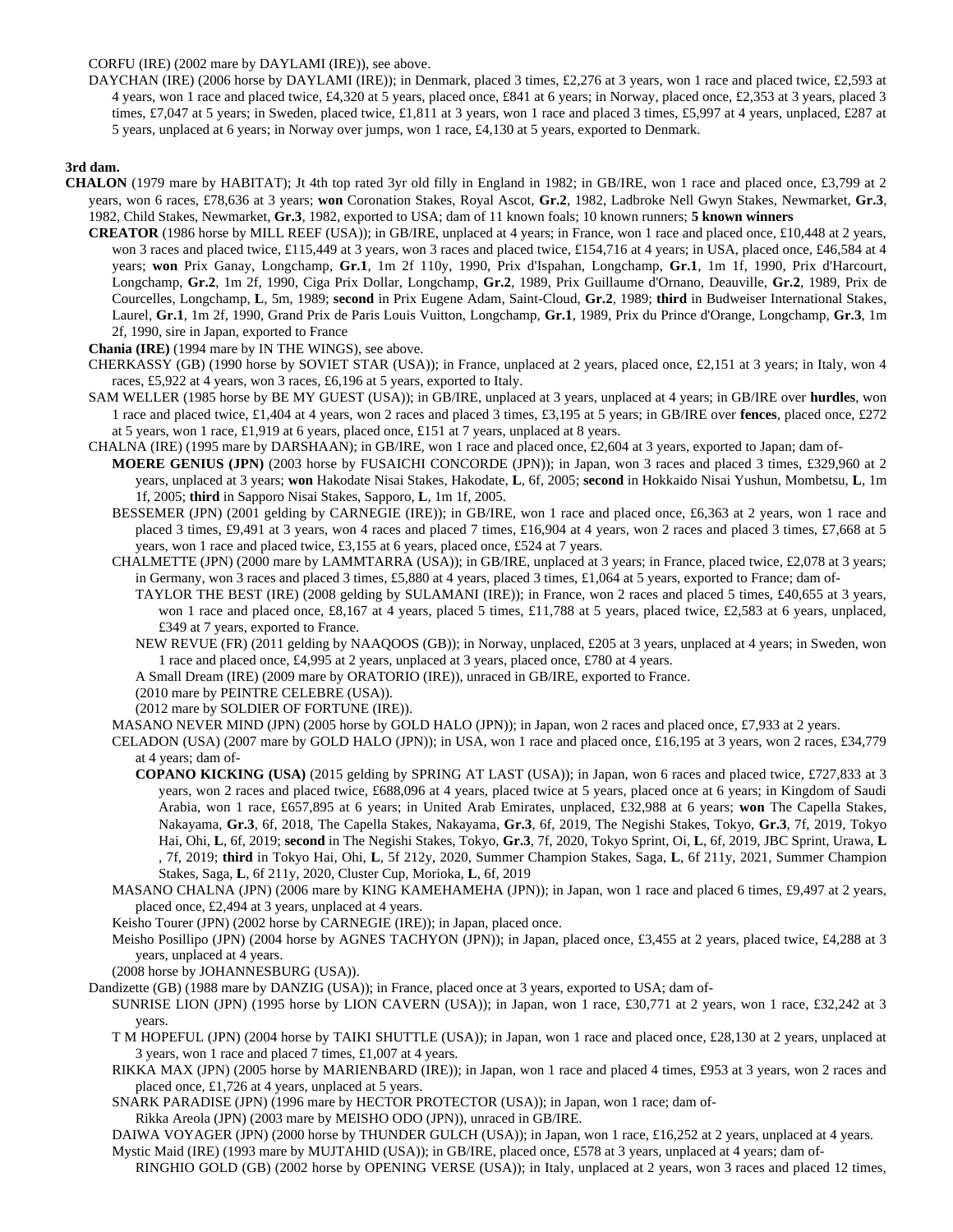£14,966 at 3 years, won 3 races and placed 3 times, £5,764 at 4 years, placed 14 times, £6,081 at 5 years, won 1 race and placed once, £2,325 at 6 years, exported to Italy.

Reine Indienne (IRE) (1999 mare by COLLEGE CHAPEL (GB)); in GB/IRE, placed once, £456 at 2 years, placed once, £221 at 3 years.

Miss Noteriety (GB) (2000 mare by VICTORY NOTE (USA)); in GB/IRE, unplaced at 2 years, unplaced at 3 years, unplaced at 4 years.

Toshi Mining (JPN) (1997 mare by MINING (USA)); in Japan, placed twice.

(1998 mare by JOLIE'S HALO (USA)).

Rikka Chalon (JPN) (2002 mare by JADE ROBBERY (USA)); in Japan, unplaced at 3 years.

Charolles (GB) (1989 mare by AJDAL (USA)); in GB/IRE, placed once, £819 at 2 years, placed twice, £1,140 at 3 years; dam of-

- CHYROS (GB) (1994 horse by SLIP ANCHOR); in Germany, won 1 race and placed once, £2,651 at 3 years, won 1 race and placed once, £3,176 at 4 years, won 1 race, £2,455 at 5 years, exported to Germany.
- CHANTILLY MYTH (GB) (1999 mare by SRI PEKAN (USA)); in GB/IRE, won 1 race and placed once, £5,085 at 2 years, won 1 race, £4,534 at 3 years; dam of-
	- CHALENTINA (GB) (2003 mare by PRIMO VALENTINO (IRE)); in GB/IRE, placed twice, £888 at 2 years, won 1 race and placed 4 times, £7,570 at 3 years, placed 4 times, £1,650 at 4 years, unplaced at 5 years, placed once, £302 at 6 years; in GB/IRE over **hurdles**, placed once, £1,189 at 6 years.
	- La Esperanza (GB) (2004 mare by MIND GAMES (GB)); in GB/IRE, placed twice, £1,288 at 2 years, unplaced at 3 years.

(2005 gelding by PRIMO VALENTINO (IRE)).

(2009 mare by PRIMO VALENTINO (IRE)).

- SOFIA'S STAR (GB) (2005 gelding by LEND A HAND (GB)); in GB/IRE, won 1 race and placed twice, £3,450 at 2 years, won 2 races and placed 3 times, £7,843 at 3 years, placed twice, £963 at 4 years.
- CHARLIE GIRL (GB) (1996 mare by PUISSANCE); in GB/IRE, won 1 race and placed 7 times, £7,148 at 2 years, unplaced at 3 years; dam of-
	- **Josh (GB)** (2002 gelding by JOSR ALGARHOUD (IRE)); in GB/IRE, won 2 races and placed once, £24,670 at 2 years, placed 4 times, £9,643 at 3 years, placed once, £2,313 at 4 years, placed twice, £1,061 at 5 years, unplaced at 6 years; in France, placed once, £4,754 at 2 years, placed once, £5,000 at 3 years; **third** in Prix Herod, Deauville, **L**, 6f 110y, 2004, Prix Sigy, Chantilly, **L**, 6f, 2005, Option Hygiene Sandy Lane Stakes, Haydock Park, **L**, 6f, 2005.
	- Feelin Foxy (GB) (2004 mare by FOXHOUND (USA)); in GB/IRE, won 1 race and placed 8 times, £10,103 at 2 years, won 2 races and placed 7 times, £11,710 at 3 years, won 1 race and placed 5 times, £5,135 at 4 years, won 3 races and placed 10 times, £23,672 at 5 years, won 1 race and placed 8 times, £12,821 at 6 years, won 1 race and placed 4 times, £4,845 at 7 years; **third** in Baker Tilly Trophy Aubigny Stakes, Goodwood, **L**, 5f, 2006, exported to France; dam of-
		- KARAKTAIR (FR) (2016 gelding by OLYMPIC GLORY (IRE)); in France, won 1 race and placed once, £11,433 at 2 years, won 1 race and placed 6 times, £28,333 at 3 years, unplaced, £1,780 at 4 years.
		- YOUONLYLIVEONCE (FR) (2017 horse by SIDESTEP (AUS)); in Norway, unplaced at 2 years; in Sweden, won 2 races and placed once, £15,543 at 2 years, won 1 race and placed twice, £9,797 at 3 years, placed once, £2,846 at 4 years; in United Arab Emirates, unplaced at 3 years, exported to Sweden.

FEELIN DICKY (GB) (2013 gelding by DICK TURPIN (IRE)); in GB/IRE, won 1 race, £4,205 at 2 years, unplaced at 3 years.

Powhatan (FR) (2018 gelding by THE WOW SIGNAL (IRE)); in GB/IRE, unplaced, £303 at 2 years; in France, placed twice, £6,964 at 3 years, exported to France.

Feelin Lucky (FR) (2019 filly by OLYMPIC GLORY (IRE)); in France, placed 4 times, £12,902 at 2 years.

(2012 gelding by EXCELLENT ART (GB)).

Bahamian Lady (FR) (2014 mare by BAHAMIAN BOUNTY (GB)); in France, unplaced at 2 years.

- VALLEY OF FIRE (GB) (2012 gelding by FIREBREAK (GB)); in GB/IRE, won 1 race and placed once, £38,459 at 2 years, placed once, £2,330 at 3 years, won 1 race and placed 3 times, £17,051 at 4 years, unplaced at 5 years, unplaced at 6 years, won 3 races and placed 4 times, £14,774 at 7 years.
- KNOX OVERSTREET (GB) (2008 gelding by INDESATCHEL (IRE)); in GB/IRE, placed once, £698 at 2 years, unplaced at 3 years, won 1 race, £1,617 at 4 years, won 1 race and placed 4 times, £3,893 at 5 years; in GB/IRE over **hurdles**, placed once, £429 at 3 years, won 1 race and placed once, £2,073 at 4 years, unplaced at 5 years.
- GONE TO GROUND (GB) (2001 gelding by FOXHOUND (USA)); in GB/IRE, won 1 race and placed 4 times, £4,836 at 2 years.
- RUSSIAN REEL (GB) (2005 gelding by REEL BUDDY (USA)); in GB/IRE, won 1 race and placed 5 times, £8,240 at 2 years, placed once, £911 at 3 years.
- YES TWO (GB) (2010 horse by INDESATCHEL (IRE)); in GB/IRE, won 1 race and placed twice, £5,084 at 2 years; in Hong Kong, unplaced at 3 years, unplaced at 4 years, exported to Hong Kong.
- Sensacion Sensual (GB) (2006 mare by JOSR ALGARHOUD (IRE)); in GB/IRE, placed once, £482 at 2 years, unplaced at 3 years. Dolly Diva (GB) (2009 mare by IFFRAAJ (GB)); in GB/IRE, placed 3 times, £1,420 at 3 years, unplaced at 4 years.
- Dont Tell Nan (GB) (2011 mare by MAJOR CADEAUX (GB)); in GB/IRE, unplaced at 2 years, placed once, £578 at 3 years, unplaced at 4 years; dam of-

ROYAL COUNTESS (GB) (2016 mare by COACH HOUSE (IRE)); in GB/IRE, unplaced at 2 years, placed twice, £2,581 at 3 years, won 1 race and placed once, £3,817 at 4 years, won 1 race and placed twice, £4,916 at 5 years.

RUNNINWILD (GB) (2018 gelding by FOUNTAIN OF YOUTH (IRE)); in GB/IRE, won 2 races and placed twice, £9,881 at 3 years.

The Shrewd Cookie (GB) (2003 gelding by BERTOLINI (USA)); in GB/IRE in **N.H. Flat races**, unplaced at 4 years

Jersey Roy (GB) (2013 gelding by MAJOR CADEAUX (GB)); in GB/IRE, unplaced at 2 years, unplaced at 3 years.

FIRST GLANCE (GB) (2001 mare by MIND GAMES (GB)); in France, unplaced at 2 years, won 1 race and placed twice, £8,662 at 3 years, exported to France.

(1995 mare by SABREHILL (USA)); (died).

Prim N Proper (GB) (1997 mare by TRAGIC ROLE (USA)); in GB/IRE, unplaced at 3 years; dam of-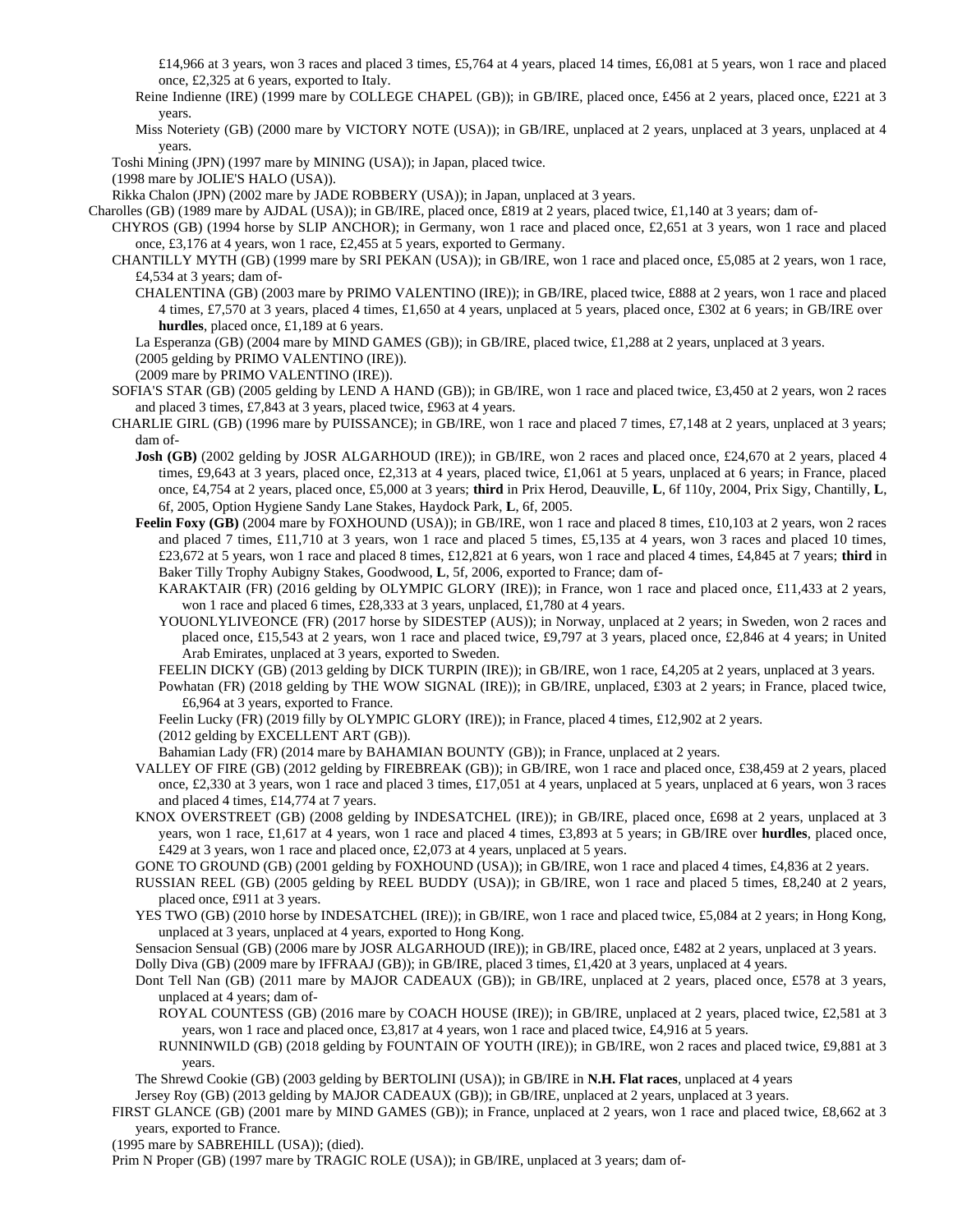- PRIMARILY (GB) (2002 gelding by MIND GAMES (GB)); in GB/IRE, placed twice, £1,477 at 2 years, placed 7 times, £5,486 at 3 years, placed 7 times, £3,158 at 4 years, won 2 races and placed 3 times, £5,165 at 5 years.
- MISSUS MOLLY BROWN (GB) (2004 mare by MIND GAMES (GB)); in GB/IRE, won 1 race and placed 4 times, £3,809 at 3 years, placed twice, £927 at 4 years.
- True Valentine (GB) (2003 mare by PRIMO VALENTINO (IRE)); in GB/IRE, placed once, £838 at 2 years, unplaced at 3 years. Reel Madam (GB) (2005 mare by REEL BUDDY (USA)); in GB/IRE, unplaced at 2 years.
- (2006 horse by REEL BUDDY (USA)).

(1998 horse by SO FACTUAL (USA)); (died since birth).

Mark Your Card (GB) (2002 mare by MARK OF ESTEEM (IRE)); in GB/IRE, unplaced at 2 years, unplaced at 3 years.

For Seasons (GB) (2004 mare by ENDLESS SUMMER (GB)), unraced in GB/IRE.

Flambe (GB) (2009 mare by FIREBREAK (GB)), unraced in GB/IRE.

(2010 mare by FIREBREAK (GB)).

Chalosse (GB) (1997 mare by DOYOUN); in France, placed twice, £1,883 at 3 years, exported to France; dam of-

**Claudia Octavia (GB)** (2011 mare by HOLY ROMAN EMPEROR (IRE)); in GB/IRE, placed once, £385 at 2 years; in Austria, placed 3 times, £2,450 at 3 years; in France, won 1 race and placed once, £5,331 at 5 years; in Germany, placed once, £1,318 at 4 years, won 1 race and placed 4 times, £5,735 at 5 years; in Hungary, won 3 races, £9,636 at 3 years, won 1 race and placed twice, £3,436 at 4 years; in Italy, placed once, £3,534 at 4 years; in Slovakia, placed once, £4,025 at 3 years, placed once, £2,318 at 4 years; third in Premio EBF Terme di Merano-.SGA, Merano, **L**, 1m 3f, 2015, exported to Hungary; dam of-

Artouille (FR) (2018 gelding by PENNY'S PICNIC (IRE)); in France, placed once, £6,305 at 2 years, unplaced, £2,232 at 3 years.

Claudia Pepita (FR) (2019 filly by PENNY'S PICNIC (IRE)); in France, unplaced, £1,116 at 2 years.

(2020 colt by PENNY'S PICNIC (IRE)).

(2021 filly by PENNY'S PICNIC (IRE)).

- FAUSSAIRE (IRE) (2002 horse by FASLIYEV (USA)); in France, won 3 races and placed once, £19,964 at 2 years, placed 3 times, £11,596 at 3 years, exported to France.
- CHALLIS (IRE) (2004 horse by BARATHEA (IRE)); in GB/IRE, placed once, £265 at 2 years, won 1 race and placed once, £3,978 at 3 years; in Spain, placed twice, £3,784 at 3 years, won 1 race and placed once, £16,324 at 4 years, placed 5 times, £29,709 at 5 years, won 1 race and placed 6 times, £18,761 at 6 years, exported to Spain.
- JEHU (GB) (2007 horse by ANTONIUS PIUS (USA)); in GB/IRE, won 2 races and placed 5 times, £10,995 at 2 years, exported to Serbia.
- My Brown Eyed Girl (GB) (2013 mare by FERRULE (IRE)); in GB/IRE, unplaced at 3 years; in GB/IRE over **hurdles**, unplaced at 3 years, unplaced at 4 years, placed twice, £1,633 at 5 years, unplaced at 6 years.
- The Furrows End (GB) (2016 gelding by PROCLAMATION (IRE)); in GB/IRE in **N.H. Flat races**, placed once, £372 at 3 years, unplaced at 4 years; in GB/IRE over **hurdles**, unplaced at 4 years

Notte Expresso (IRE) (2003 horse by NIGHT SHIFT (USA)); in France, unplaced at 3 years, exported to France.

(2005 mare by SOVIET STAR (USA)).

Chateau Galliard (IRE) (2006 gelding by XAAR (GB)); in GB/IRE, unplaced at 4 years, unplaced at 5 years.

Miss T (GB) (2008 mare by BERTOLINI (USA)); in GB/IRE, unplaced at 2 years, unplaced at 3 years; in GB/IRE in **point-to-points**, unplaced at 8 years.

Chastise (GB) (2010 mare by ANTONIUS PIUS (USA)), unraced in GB/IRE.

Run Red Run (GB) (2018 mare by KUTUB (IRE)); in GB/IRE, unplaced at 2 years.

Mazuria (GB) (1991 mare by POLISH PRECEDENT (USA)); in France, unplaced at 3 years, exported to Japan; dam of-

FUJINO SPLENDOR (JPN) (2002 horse by BRIAN'S TIME (USA)); in Japan, won 1 race.

CHAIRMAN (JPN) (2003 horse by EL CONDOR PASA (USA)); in Japan, won 1 race, £25,416 at 2 years, unplaced at 3 years.

TSURUGIDAKE (JPN) (2004 horse by GRASS WONDER (USA)); in Japan, unplaced, £3,455 at 2 years, won 1 race, £24,657 at 3 years.

Wunder Musik (JPN) (1998 mare by FUJI KISEKI (JPN)); in Japan, placed 4 times, £19,393 at 3 years, placed 3 times, £8,179 at 4 years. Z Maria (JPN) (2001 mare by FORTY NINER (USA)), unraced in GB/IRE; dam of-

Lovely Rose (JPN) (2006 mare by GOLD ALLURE (JPN)), unraced in GB/IRE; dam of-

Lovely Charlie (JPN) (2012 mare by GRASS WONDER (USA)), unraced in GB/IRE.

Good Fashion (JPN) (2008 mare by ADMIRE MAX (JPN)), unraced in GB/IRE; dam of-

Love Pyro (JPN) (2019 filly by PYRO (USA)), unraced in GB/IRE.

Soviet Union (GB) (1992 gelding by SOVIET STAR (USA)); in GB/IRE, unplaced at 3 years; in GB/IRE over **hurdles**, unplaced at 3 years. Chording (GB) (1998 mare by MARK OF ESTEEM (IRE)), unraced in GB/IRE, exported to Japan; dam of-

- TENZAN IKAZUCHI (JPN) (2003 horse by FUJI KISEKI (JPN)); in Japan, unplaced at 2 years, won 1 race and placed twice, £2,803 at 3 years, won 7 races and placed 4 times, £6,235 at 4 years, won 4 races and placed 10 times, £8,274 at 5 years, placed 4 times, £32,379 at 6 years, placed once, £28,109 at 7 years.
- COSMO GROMIT (JPN) (2004 horse by COMMANDER IN CHIEF (GB)); in Japan, won 1 race and placed once, £38,494 at 2 years, won 1 race and placed once, £63,546 at 3 years.

PRANCING LADY (JPN) (2008 mare by FANTASTIC LIGHT (USA)); in Japan, won 3 races; dam of-

Langlois (JPN) (2018 mare by MATSURIDA GOGH (JPN)), unraced in GB/IRE.

AMICA (JPN) (2010 mare by ALKAASED (USA)); in Japan, won 1 race at 2 years, won 1 race and placed 3 times, £15,837 at 3 years. Battle Verde (JPN) (2011 mare by KING HALO (JPN)), unraced in GB/IRE.

Show Cool (JPN) (2013 horse by KANE HEKILI (JPN)), unraced in GB/IRE.

## © Copyright of **WEATHERBYS**. All Rights Reserved.

Weatherbys uses every endeavour to ensure that the information it supplies is accurate. Nevertheless, this cannot be guaranteed, principally when dealing with foreign information which is drawn from a diversity of sources and may therefore be missing or out of date for this reason. Also it should be noted that a horse